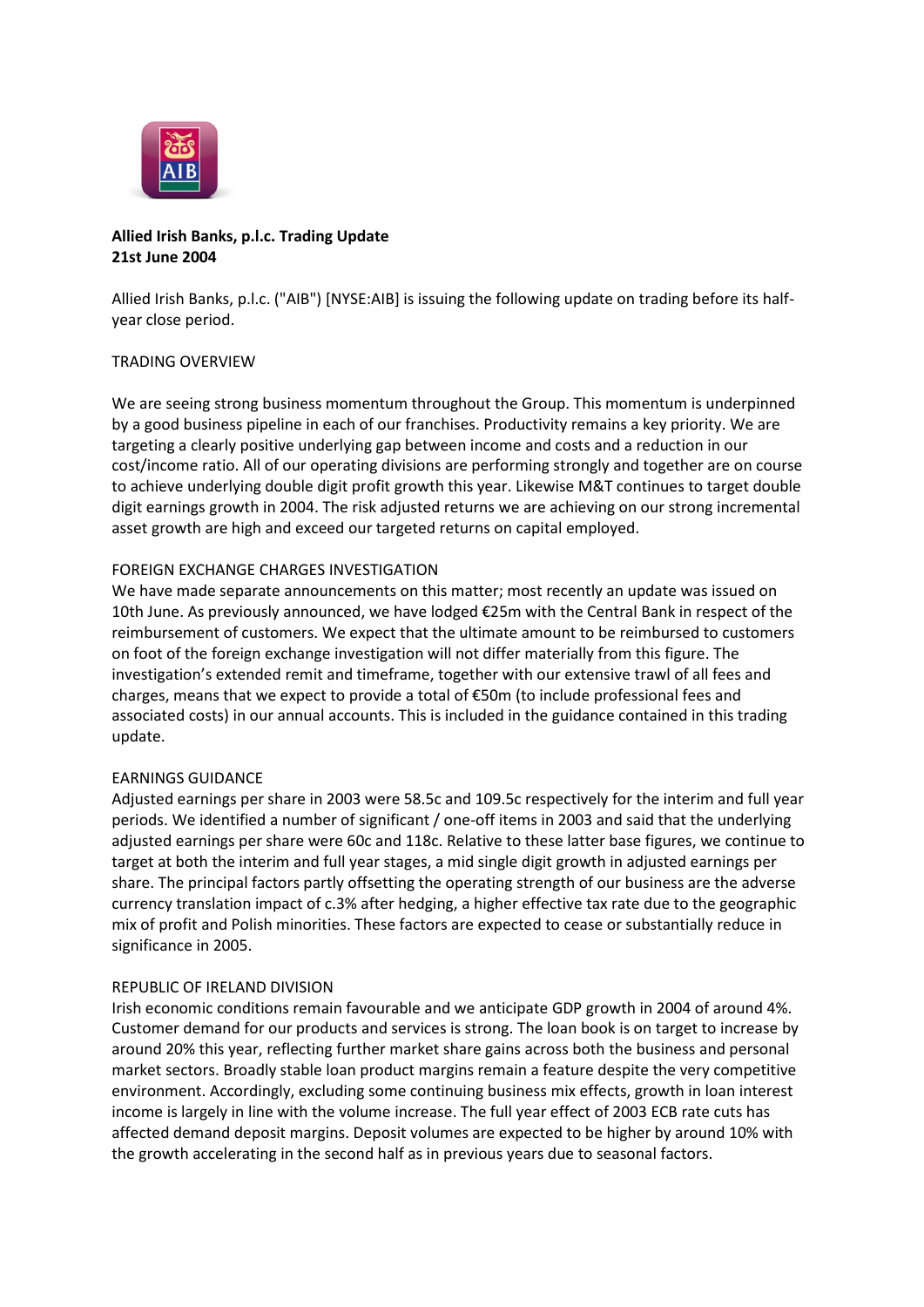Sales performance at Ark Life is good and the business is benefiting from the operating changes we made last year. We remain heavily focused on how best to strengthen our position in the fast changing life and pensions market.

### GREAT BRITAIN AND NORTHERN IRELAND DIVISION

Strong growth and momentum is being sustained.

In Great Britain we continue to expand and develop a high quality business and wealth management franchise. Across an increasing range of chosen sectors we are providing a superior customer proposition than our longer established rivals. We aim to operate from 48 offices by the end of the year, up from 42 last year. We are recruiting additional people to sustain our rate of business growth while maintaining high levels of customer service.

In Northern Ireland, First Trust continues to profitably grow its share of key products in both the business and personal markets. In particular, mortgage demand remains very strong and we are targeting growth in 2004 of close to 20%.

Loan and deposit volumes for the division are on track to grow by around 20% and 15% respectively this year.

# CAPITAL MARKETS DIVISION

The division continues to demonstrate stable and sustainable income streams.

All of our corporate banking units are performing very well. Annualised loan growth in the mid to high teens is expected, reflecting recovery in demand from our Irish customers and continuing good growth in our UK and New York portfolios. In recent weeks, independent research confirms that we are extending our no. 1 position with Irish corporates. Our acquisition and project finance teams are very active, benefiting from their long and excellent sectoral track record. Likewise, we have built a high class European debt fund management franchise based on our reputation as a first tier CDO manager.

Treasury performance, underpinned by customer demand, is good. Our wholesale trading unit is generating good income from interest rate trading, primarily at the short end of the yield curve. Risk limit utilisation remains low.

Investment banking is ahead of expectations and profitability is benefiting from the sale of the Govett business last year.

### POLAND DIVISION

We expect to see a significant increase in profits this year.

As the economy continues to recover, we expect our performing loans to grow in double digits. In particular, we are enjoying strong growth in targeted products such as local currency mortgages and leasing. Polish deposit market growth is primarily in low margin corporate deposits, so we are concentrating on the growing trend in investment funds for new retail savings. We expect our franchise investment funds to increase significantly this year and our deposits to grow by a low single digit percentage. Polish interest rates have been stable in 2004 and this has relieved the pressure on our deposit margins. Following the further reduction of c. 1,000 people from our workforce in the second half of last year and other ongoing operating improvements, our costs will be down this year.

### M&T BANK CORPORATION

At the announcement of its Q1 2004 results, M&T reiterated guidance of double digit growth in diluted GAAP earnings per share. Particular features of Q1 were significant increases in both the commercial and residential mortgage pipelines. Since completion of the Allfirst transaction, staff and customer retention has been excellent. Having achieved the run rate of cost savings last December, increased focus is being placed on revenue synergies in specific product categories where opportunities have been identified.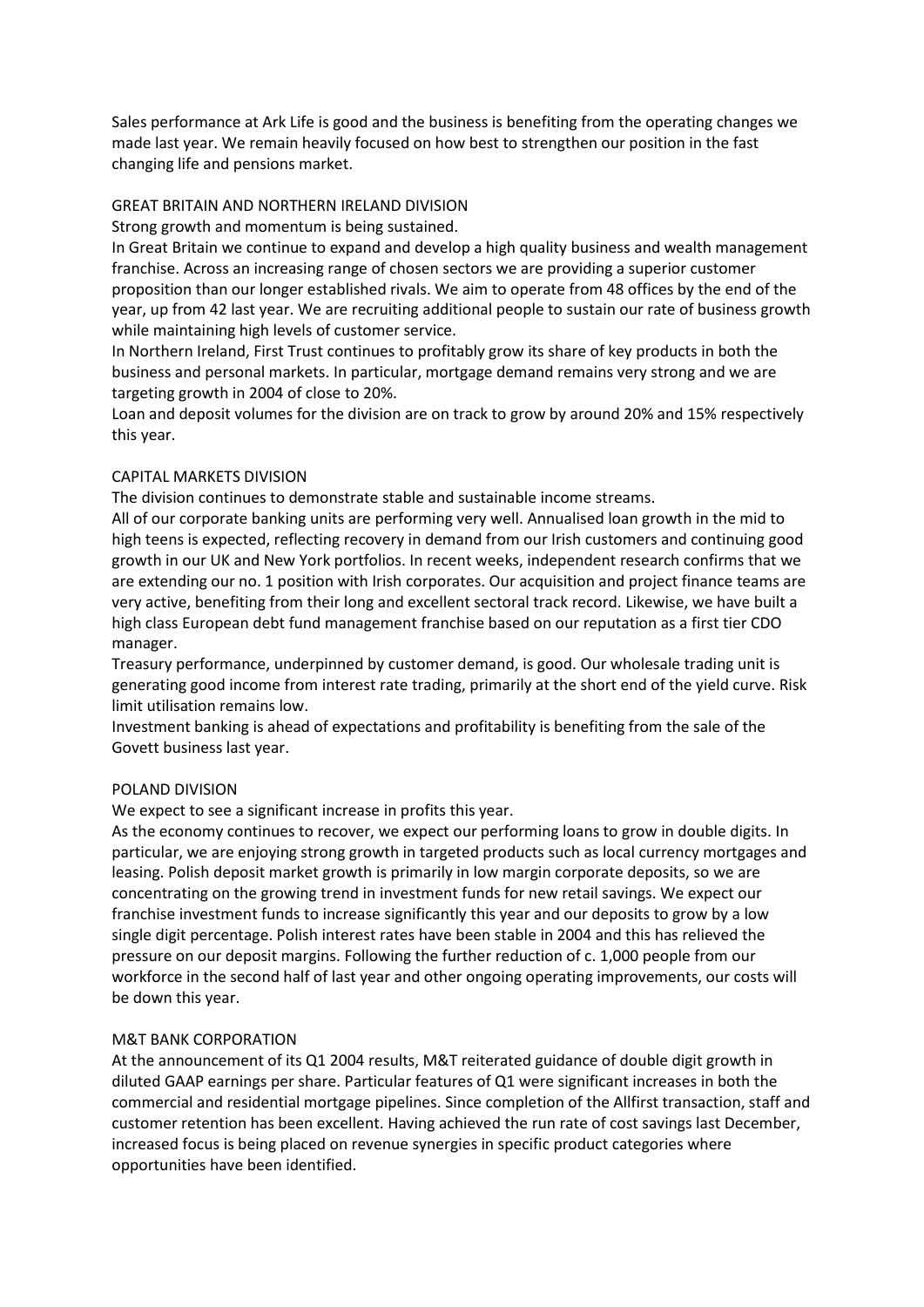#### MARGINS

In line with trends evident in recent years, in 2004 we expect our loans to grow at about twice the rate of our customer deposits. This funding effect is the primary driver of attrition in our net interest margin, with business mix and deposit pricing floors also having some impact. Due to the very strong loan growth that we are enjoying, we expect the underlying reduction in our net interest margin to be at the higher end of the 20 – 25 bps range previously guided.

We have introduced a new policy in respect of the investment of our capital funds. This action has increased our balance sheet debt securities with a corresponding reduction in off balance sheet derivatives, the effect of which is to increase reported average interest earning assets with no impact on net interest income. Consequently, the reported net interest margin will be further reduced by around 9 bps due to this technical factor.

#### NON-INTEREST INCOME

We are targeting an increase of around 10% this year. This includes gains made in January from closing out invested positions as a consequence of the aforementioned new capital funds investment policy. The amount of these gains, net of loss of yield in 2004, will amount to €24m. A similar amount of securities gains was achieved by Allfirst in Q1 2003.

#### COSTS

The increase in costs to support significantly higher business volumes is being well managed. We expect mid single digit constant currency growth for the year. This includes an incremental c.€20m investment in groupwide enablement which is facilitating our IAS and Basel II preparations.

#### ASSET QUALITY

Asset quality is robust. Trends in non-performing loans and criticised loans as a percentage of average loans continue to improve. The rate of gross new non-performing loans is also falling. Provision cover remains strong. We expect the provision charge this year to be less than 30bps of average loans.

#### **NOTE**

Group results for the half-year ended 30th June 2004 will be announced on 27th July 2004. There has been a technical change in how FRS17 "Retirement Benefits" is applied across divisions. For comparison purposes, we attach an appendix in which 2003 divisional pre-tax profit has been restated to reflect this change. This is a restatement between Group and divisions with no impact on the total reported pre-tax profit or earnings per share.

#### **-ENDS-**

For further information please contact: Alan Kelly Head of Group Investor Relations AIB Group Bankcentre Ballsbridge Dublin 4 Tel: +353-1-6600311 Ext 12162

Or

Catherine Burke Head of Corporate Relations